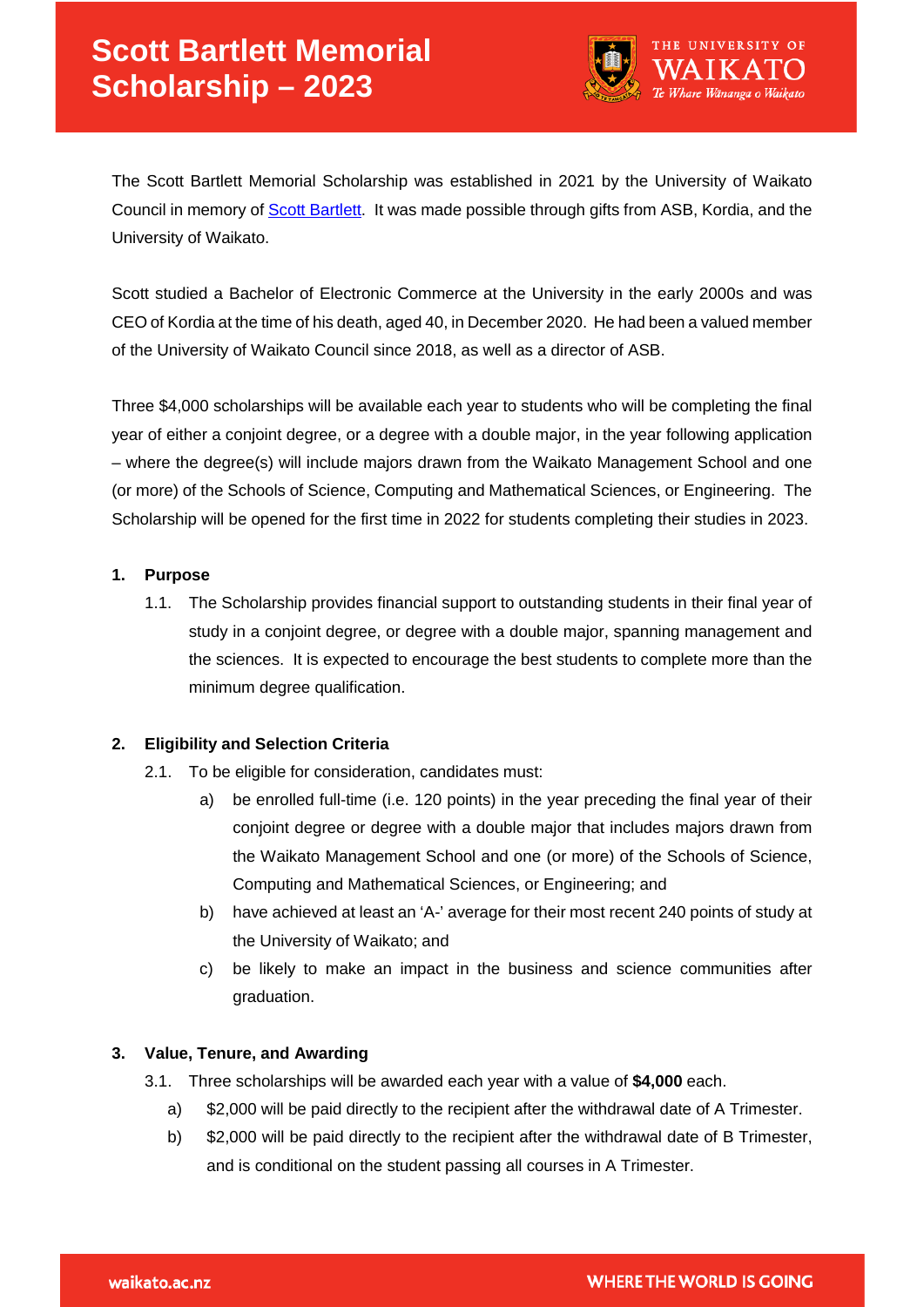- 3.2. The Scholarship will have a tenure of one year and this will be the year following application (i.e. the recipient's final year of study towards their conjoint degree or degree with a double major).
- 3.3. The successful applicant will be advised of the offer of a Scholarship via their MyWaikato portal and must accept the offer by the prescribed date or the offer will lapse.
- 3.4. Through the School of Graduate Research, the University monitors recipients' performance and reserves the right to impose further conditions where a recipient's performance is unsatisfactory.

# **4. Application**

- 4.1. The closing date for online applications is **15 November each year.**
- 4.2. As part of the online application process, each candidate must submit:
	- a) a Personal Statement (using the prescribed template) that outlines the following:
		- o Why completing their conjoint degree or degree with a double major is important to the candidate and their future ambitions;
		- o Any impact, or intention to make an impact, in the business and/or science community after completion of the degree;
		- o Any financial circumstances that are relevant; and
		- o Any other information that may be of relevance to the Selection Panel.
	- b) As part of the application process, the candidate must also request the submission of a confidential reference from someone who can attest to their character. This may not be an immediate member of their family.

# **5. Selection Panel**

- 5.1. The Selection Panel will comprise the Chair of the Scholarships Committee (or nominee) in the Chair, an academic staff member in Waikato Management School and an academic staff member from the appropriate STEM subjects (both appointed by the Chair of the Scholarships Committee).
- 5.2. The Selection Panel may request a meeting with candidates as part of the selection process.
- 5.3. The Selection Panel may refrain from making a decision if it finds no candidate of sufficient merit.
- 5.4. The Selection Panel's decisions are final and no further correspondence will be entered into following the selection meeting.

### **6. Other Conditions**

6.1. The Scholarship may be held in conjunction with any other scholarship, award or prize, unless the conditions of the other award preclude this.